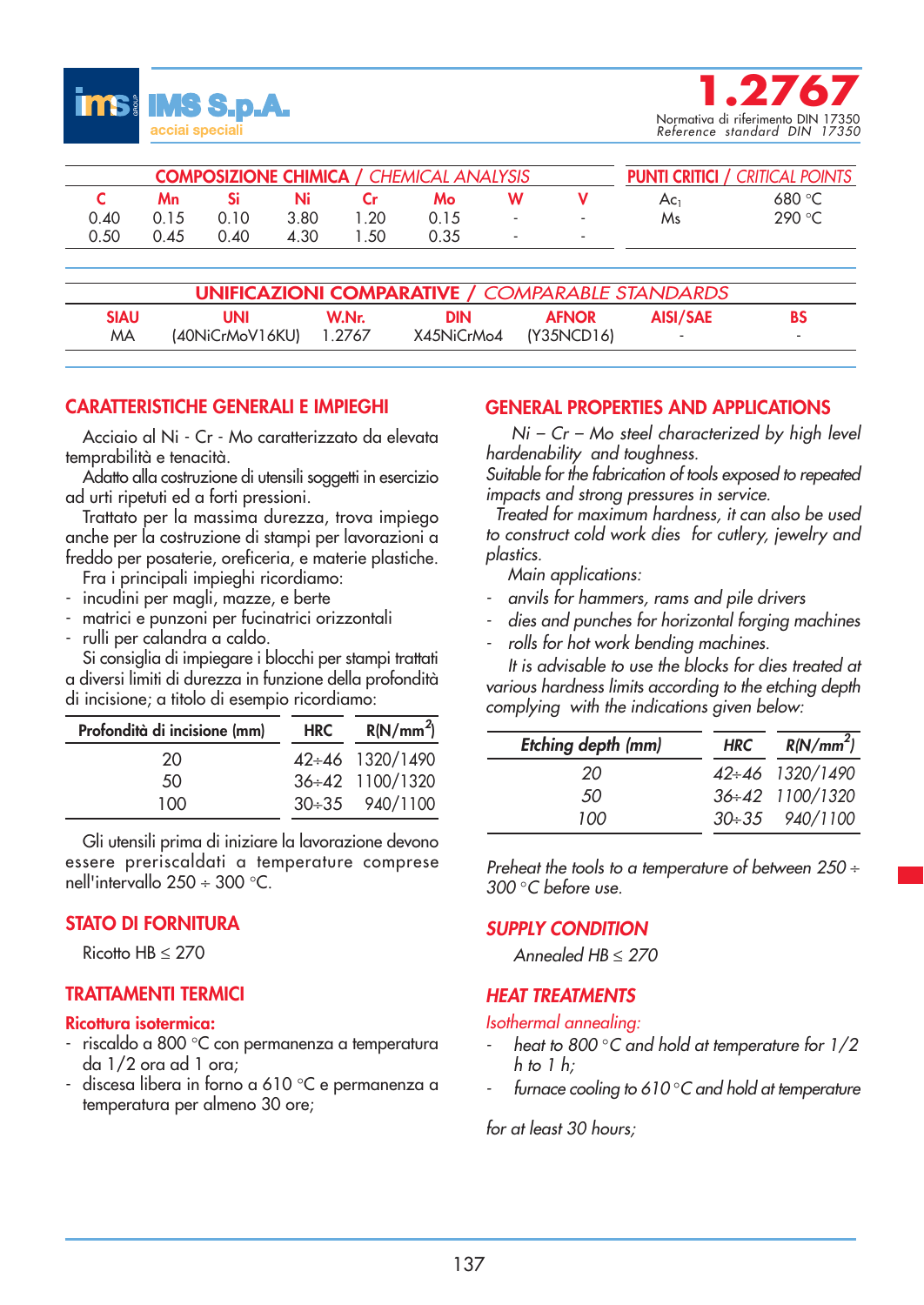# **1.2767**

- discesa 10 °C/h fino a 580 °C;
- raffreddamento in aria.

Facendo seguire alla ricottura isotermica una ricottura subcritica a 650 °C con permanenza a temperatura di  $10 \div 12$  ore si ottiene il massimo addolcimento con HB ≤ 270

## **Distensione:**

Da eseguirsi dopo le lavorazioni meccaniche e prima del trattamento termico finale.

- riscaldo a 630 °C con permanenza di 4 ÷ 6 ore;
- raffreddamento in forno fino a  $300 \div 350$  °C;
- raffreddamento in aria.

#### **Tempra:**

- 1<sup>°</sup> preriscaldo a 350 ÷ 450 °C;
- $2^\circ$  preriscaldo a 650 ÷ 750 °C;
- riscaldo alla temperatura di tempra 850 ÷ 880 °C con permanenza a regime;
- raffreddamento secondo la forma e le dimensioni dell'utensile in aria calma o soffiata o, eventualmente, in olio o in bagno di sale a 450 ÷ 500 °C;

in quest'ultimo caso, appena la temperatura dell'utensile si è uniformata, proseguire il raffreddamento in aria.

Durezza dopo tempra: 54 ÷ 57 HRC

#### **Rinvenimento:**

Nell'intervallo 550 ÷ 630 °C per 4 ÷ 6 ore, secondo le esigenze di durezza, le dimensioni dei pezzi e le condizioni di esercizio.

Raffreddare in aria calma.

Prima del rinvenimento è necessario preriscaldare i pezzi a 200  $\div$  300  $\degree$ C.

- cool by 10 $\degree$ C/h to 580 $\degree$ C
- cooling in air.

Following isothermal annealing with sub-critical annealing, holding at temperature for  $10 \div 12$  hours, maximum softening is obtained with HB < 270.

## *Stress relieving:*

To be carried out after machining before the final heat treatment.

- heat to 630 °C, hold for  $4 \div 6$  hours;
- furnace cooling to  $300 \div 350$  °C;
- cooling in air

## *Hardening:*

- Initial preheating to  $350 \div 450^{\circ}$ C;
- second preheating to  $650 \div 750$  °C;
- heat to hardening temperature  $850 \div 880$  °C and hold at temperature;
- according to the shape and dimensions of the tool, cooling in still or forced air or, possibly, in oil or in salt bath at  $450 \div 500^{\circ}$ C;

in the latter case, as soon as the temperature of the tool is even, continue cooling in air.

Quenched hardness: 54 ÷ 57 HRC

#### *Tempering:*

In the range  $550 \div 630$  °C for  $4 \div 6$  hours according to hardness required, the dimensions of the parts and operating conditions,

Cooling in still air.

Before tempering, the parts must be preheated to  $200 \div 300$  °C.